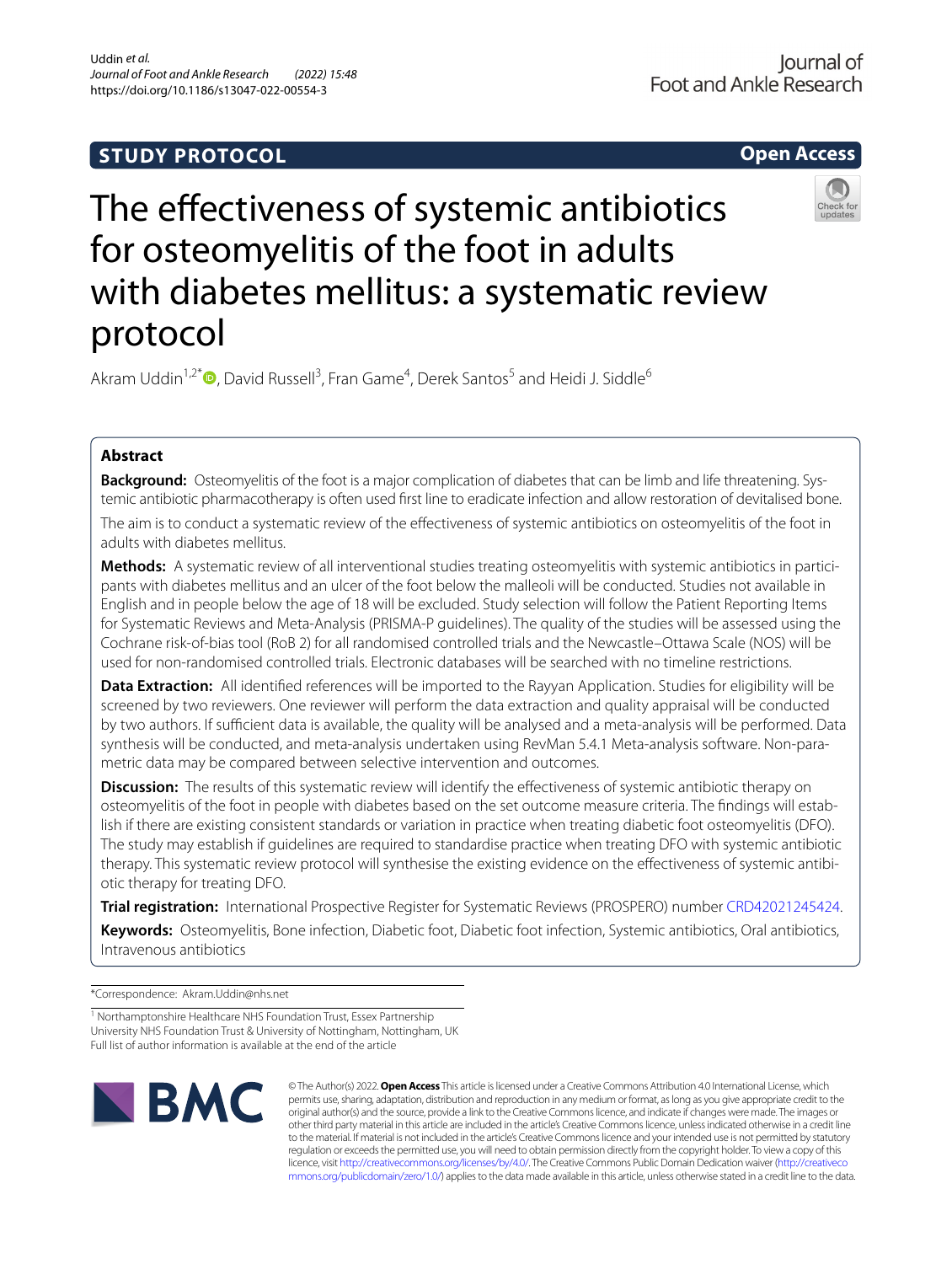## **Background**

Infection of the foot in people with diabetes mellitus can lead to significant morbidity and mortality  $[1-5]$  $[1-5]$ . The contribution of hyperglycaemia, peripheral neuropathy, vascular insufficiency or trauma in a patient with diabetes mellitus can lead to the development of diabetic foot ulcer (DFU) which may become the point of entry for pathogens  $[6-8]$  $[6-8]$ . It is estimated the lifetime risk of a person with diabetes developing a DFU is as high as 25% and infection complicates these in 40–80% [\[9](#page-4-4)]. Diabetic foot osteomyelitis (DFO) is the consequence of a soft tissue infection that progresses into bone by breaching the cortex and invading the medullary cavity [\[10](#page-4-5), [11\]](#page-4-6). It is estimated 20% of infected DFU will result in DFO [\[9](#page-4-4)]. Infected DFU in this patient group is associated with the use of prolonged antibiotic therapy, hospitalisation and surgery [\[9](#page-4-4)]. Increased healthcare costs, adverse drug reactions and antibiotic resistance are associated with overuse of antibiotics [\[12](#page-4-7)].

The Infectious Disease Society of America (IDSA) and International Working Group on the Diabetic Foot (IWGDF) classify diabetic foot infection (DFI) and DFO based on clinical presentation  $[13, 14]$  $[13, 14]$  $[13, 14]$ . These clinical signs may include infammation, purulent or non-purulent secretions, malodour and a positive probe-to-bone (PTB) [[11](#page-4-6), [13,](#page-5-0) [14\]](#page-5-1). These guidelines highlight the most appropriate diagnostic processes and treatment interventions that include antibiotic therapy for DFO. Although many antibiotics are used to treat DFO, the most appropriate practice has not been established [[15](#page-5-2)]. Furthermore, it has been suggested that comparison of studies treating DFO is difficult due to difering diagnostic criteria and treatment regimens [[16](#page-5-3)]. It has not been established whether the optimal treatment of DFO is surgical intervention in conjunction with appropriate antibiotics or by systemic antibiotic pharmacotherapy alone [[17\]](#page-5-4). Some authors have suggested that surgical debridement is crucial in the treatment of DFO [[8\]](#page-4-3), whilst other studies have shown antibiotic pharmacotherapy alone to be sufficient when treating DFO [[18\]](#page-5-5).

The most common pathogens involved in DFO are aerobic gram positive staphylococcus aureus and streptococcus species [\[5](#page-4-1), [8,](#page-4-3) [10](#page-4-5), [16,](#page-5-3) [19](#page-5-6), [20](#page-5-7)]. Gram negative pathogens including the Enterobacteriaceae family including Escherichia coli, Klebsiella pneumoniae, Morganella morganii and Proteus mirabilis have also been reported [[8,](#page-4-3) [20](#page-5-7)]. Pseudomonas is regarded as a rare invader in non-humid climate countries and although infrequently isolated on wound swabs it is usually a coloniser and not a cause for diabetic foot infections [\[21](#page-5-8), [22](#page-5-9)]. Anaerobes are reported to be more likely involved in necrotic wounds and gangrene [[1](#page-4-0)].

A prolonged course of oral antimicrobial therapy may contribute to the evolution of antimicrobial-resistant bacteria and antibiotic related complications such as Clostridium difficile colitis  $[16, 23, 24]$  $[16, 23, 24]$  $[16, 23, 24]$  $[16, 23, 24]$  $[16, 23, 24]$  $[16, 23, 24]$ . The prevalence of antibiotic resistant and multiple drug resistance organisms (MDRO) and organisms isolated from people with diabetes has been reported to be increasing [[1](#page-4-0), [10](#page-4-5)]. A surgical approach and use of synthetic orthobiological agents combined with a reduced duration of systemic antibiotics for the management of DFO has been proposed to reduce these risks as well as achieving optimum concentrations of antibiotic at the site of infection  $[8, 25, 26]$  $[8, 25, 26]$  $[8, 25, 26]$  $[8, 25, 26]$  $[8, 25, 26]$ . The successful treatment of DFO with antibiotic therapy alone without surgery has been reported to be associated with microbiological assessment of bone samples  $[27]$  $[27]$ . The treatment choice for a presenting DFO is based on multiple factors but it is often the treating clinician who must weigh up the risks and benefts given the patients co-morbidities.

The diagnosis of DFO is recommended as above by IDSA and IWGDF guidance clinical, but in all cases microbiological samples should be taken to identify the pathogen involved to support targeted therapy [[4,](#page-4-8) [5,](#page-4-1) [10](#page-4-5), [11](#page-4-6)]. Microbiological samples include deep tissue and bone for culture and antibiotic sensitivity testing. Tissue samples are more specifc for bacterial identifcation than superfcial wound swabs alone [[20](#page-5-7)]. Blood samples should also be taken for serum biomedical markers and haematological testing that may support a clinical diagnosis of infection [\[1,](#page-4-0) [5](#page-4-1), [11](#page-4-6), [28](#page-5-15)]. Diagnosis should also be supported by radiologic investigations [[10](#page-4-5), [29](#page-5-16)]. With technological advances, sophisticated imaging modalities such as contrast Magnetic Resonance Imaging (MRI), positive emission tomography (PET)/computed tomography (CT) and single-photon emission computed tomography (SPECT)/ CT may also be considered subject to their availability. The use of radiolabelled autologous white blood cells (WBC) and anti-granulocyte antibodies (anti-G-mAb) is also a recognised practice in the identifcation of DFO [[30](#page-5-17)]. A combination of diagnostic interventions are considered to be an appropriate approach to diagnose DFO [[10](#page-4-5)].

Antibiotic regimens are initially empirical and may be based on the severity of presenting infection and local antibiotic policies, with targeted narrow spectrum agents introduced after positive culture and sensitivity results are available  $[5]$  $[5]$ . The aim of antibiotic therapy is to achieve high concentration of antibiotics at the site of infection [\[9](#page-4-4)]. In addition to data suggesting successful treatment of DFO with systemic antibiotics [[16,](#page-5-3) [18](#page-5-5)], a more recent trial suggests there is no clinical outcome diference between oral and intravenous antibiotic therapy when treating osteomyelitis, although not all participants in this trial had diabetes  $[31]$  $[31]$  $[31]$ . Furthermore, the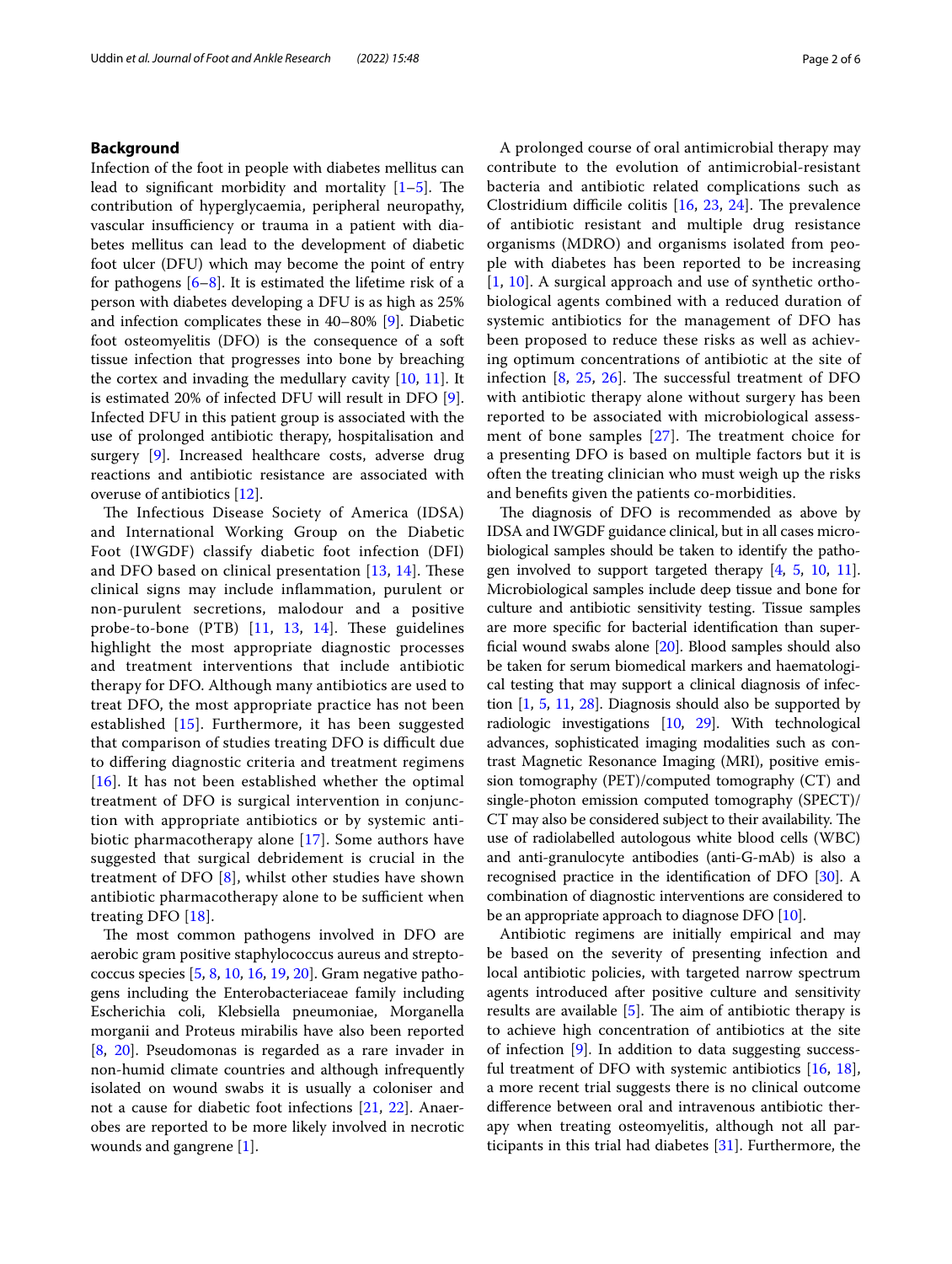incidence of concurrent peripheral arterial disease (PAD) or critical limb threatening ischaemia (CLTI) remains unknown in this trial which may have caused discrepancies in optimum delivery or concentration of antibiotics to bone regardless of systemic antibiotic mode of delivery. There is no proven laboratory test or imaging modality to determine when antibiotic therapy should be discontinued  $[5]$  $[5]$ . The duration of antibiotic therapy is not consistent for treating DFO and studies have reported on similar outcomes when comparing 3 and 6 weeks or 6 weeks short term and 12 weeks long term antibiotic therapy  $[32, 33]$  $[32, 33]$  $[32, 33]$  $[32, 33]$ . The optimum duration of antibiotic therapy for DFO is therefore not well defned [[11\]](#page-4-6).

There is existing evidence to hypothesise systemic antibiotic therapy treats DFO [\[16](#page-5-3), [18,](#page-5-5) [34,](#page-5-21) [35](#page-5-22)]. However, some fail to treat DFO with reported worsening infection requiring surgical debridement or amputation [\[27,](#page-5-14) [36,](#page-5-23) [37](#page-5-24)]. Therefore, investigation is required to identify the most efective systemic antibiotic treatment for DFO.

A recently published systematic review has analysed the efectiveness of all interventions in the management of infection of the diabetic foot [[3\]](#page-4-9). However, this systematic review did not specifcally identify the outcome measures for DFO with systemic antibiotics [\[3\]](#page-4-9). A second systematic review by the same authors on the diagnosis of DFI does however provide some guidance for clinicians on clinical and infammatory markers for the diagnosis of osteomyelitis  $[28]$  $[28]$ . The systematic review does not however identify the single or combined diagnostic investigations that should be considered to monitor progress or complete resolution when treating DFI or DFO with systemic antibiotics.

It is evident there remains uncertainty about the most appropriate antibiotic therapy for the management of DFO. The challenge is not to identify the most effective antibiotic but to establish the antibiotic intervention and practice that is most efective for the eradication of DFO and preservation of limb. A systematic review is therefore required to establish this.

We present a systematic review protocol that will review the efectiveness of systemic antibiotic therapy for DFO and identify outcomes used to determine the effectiveness. The systematic review will aim to identify the role of systemic antibiotics when treating DFO. To our knowledge there is no published systematic review addressing our proposed question.

# **Methods**

Details of this protocol are registered on the International Prospective Register of Systematic Reviews (PROSPERO) registry. The planned start date is from the inception of databases to the 30<sup>th</sup> April 2022.

# **Inclusion criteria for selected studies** *Population*

- Adults age  $\geq$  18 years or over.
- Diagnosed with diabetes mellitus (of any type).
- Diagnosed with osteomyelitis (by any means) distal to malleoli.
- Osteomyelitis caused by any micro-organism.

# **Study design**

The study design is a systematic review.

## *Intervention*

- Randomised controlled trials (RCTs), quasi-experimental, cohort studies and case series that involve intervention by delivery of systemic oral or intravenous antibiotic therapy
- Studies that involve intervention by delivery of systemic oral or intravenous antibiotic therapy as part of a bundle of care i.e. surgery/debridement/drainage
- Systemic antibiotic intervention by a prescribing healthcare professional

#### **Comparator/control**

Any patient/groups of patients who were not treated with systemic oral or intravenous antibiotic therapy alone.

#### *Outcomes*

The effectiveness of systemic antibiotic therapy determined by the resolution of DFO by:

- Blood tests
- Biomarkers including procalcitonin (PCT)
- Radiological imaging
- Healing of ulcer
- Limb preservation
- No recurrence of osteomyelitis
- Outcome grades/score
- Acute kidney injury (AKI)
- Minor or major amputation
- **Mortality**

## **Exclusion Criteria**

Studies will be excluded based on the following criteria:

- Adults below age of 18 years.
- Osteomyelitis of the foot without diabetes mellitus.
- Studies not available in English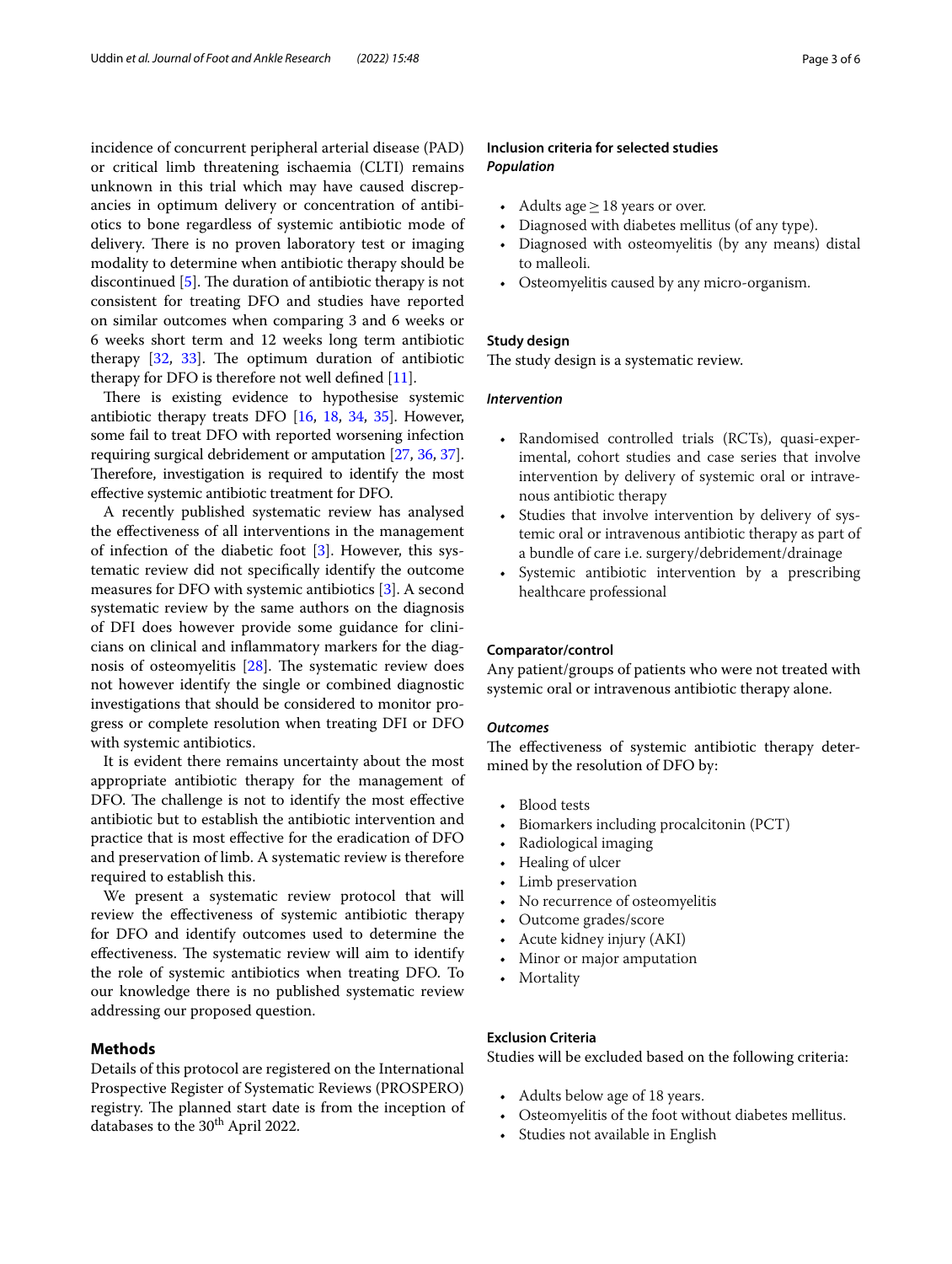## **Search strategy**

A comprehensive search strategy will be undertaken from the inception of the databases to  $30<sup>th</sup>$  April 2022 to identify all published full text studies for inclusion based on the eligibility criteria. Studies included will be subject to their availability in the English language. The following databases will be searched: Medline, PubMed, AMED, the Cochrane Library, Joanna Briggs Institute, CINAHL plus, ProQuest Central, Science Direct, Scopus, Web of Science, ClinicalTrials.gov and ISRCTN Registry. Further studies and grey literature will be retrieved from Google Scholar, ProQuest Dissertations and Thesis Open, Pro-Quest Central and by hand searching reference lists. There will be no restrictions on publication date. Key search terms will be used alone or in combination including: "Diabetes Mellitus", "Ulcer", "Infection", "Osteomyelitis", "Foot", "Antibiotic(s)" and "Antimicrobial". See additional fle [1.](#page-4-10)

## **Study Selection**

All quantitative studies for potential inclusion will be based on the eligibility criteria and reviewed by two authors (AU/DR) and documented using PRISMA [[38\]](#page-5-25) flow diagram. Studies will then be assessed for their quality by two authors (AU/DR). All data will be imported into the Rayyan Application for blind screening [\(https://rayyan.qcri.org/welcome](https://rayyan.qcri.org/welcome)). Duplicates will be automatically removed using this software. Two investigators (AU/DR) will blindly screen and cross check the titles and after irrelevant literature has been removed, an abstract review will be completed. Once further irrelevant literature has been excluded, then the full text of the studies identifed as being potentially eligible for inclusion will be assessed against the inclusion/exclusion criteria. Any articles that are not available as full text and not available from an institutional library will be sought by contacting the relevant corresponding author to respond within 6 weeks period of the data extraction process. If this is unsuccessful, then the article will be excluded. If a full text article is not available in English, it will be excluded. Any disagreement will be discussed until an agreement is made. In the event there is failure to reach agreement a third reviewer will assist to reach agreement (DS).

# **Data Extraction**

Data extraction will be completed independently by two reviewers (AU/DR). Any disagreements will be resolved through discussion. A standardised data extraction table will be developed and used for the selected articles. This process will be pilot tested prior to commencing the study. The main fields for data extraction include the efectiveness of systemic antibiotic intervention on DFO including; blood tests; biomarkers including procalcitonin (PCT); radiological imaging; ulcer healing period; limb preservation; no recurrence of osteomyelitis; outcome grades/score; Acute kidney injury (AKI); Minor or major amputation; Mortality. Researchers of studies will be contacted by email to obtain any missing information.

## **Quality Assessment**

All reviewers will be allocated a divided number of selected studies to independently check for inclusion to reduce bias. All studies will be assessed for their qual-ity. The Cochrane risk-of-bias (RoB 2) [[39\]](#page-5-26) tool will be used for assessing bias for all randomised controlled trials. The Newcastle–Ottawa Scale  $[40]$  $[40]$  (NOS) will be used for non-randomised controlled trials. Two reviewers (AU/DR) will independently assess the quality of the selected studies.

# **Analysis**

#### *Descriptive Analysis*

A narrative synthesis of outcomes will be presented in table format and include:

- Subject group(s) age, sex, ethnicity, location
- Oral or systemic antibiotic intervention
- Antibiotic(s) and dosages/intervals
- Control group or sample size
- Intervention outcomes: blood tests/biomarkers, radiological imaging, healing of ulcer, limb preservation, no recurrence of osteomyelitis, outcome grades/ scores used, Acute kidney Injury (AKI), Minor or major amputation and Mortality

### **Statistical Analysis**

The study interest is in the effectiveness of systemic antibiotic therapy treating osteomyelitis of the foot in subjects with diabetes mellitus. The effectiveness of systemic antibiotics treating infection is measured in diferent ways amongst medical physicians and surgeons. It is unlikely all studies will be reporting the same design, intervention, and outcome measures therefore the mean change cannot be calculated pre and post systemic antibiotic intervention.

Data synthesis will be conducted, and meta-analysis undertaken using RevMan 5.4.1 Meta-analysis software (Copenhagen: The Nordic Cochrane Centre, The Cochrane Collaboration, 2014). Meta-analysis will be conducted using variables related to clinical resolution of DFO within the individual study period. In the event where there is missing outcome data a missing data analysis will be conducted  $[41]$  $[41]$ . The studies will also be grouped by oral versus intravenous administration and separate meta-analyses conducted. Where meta-analysis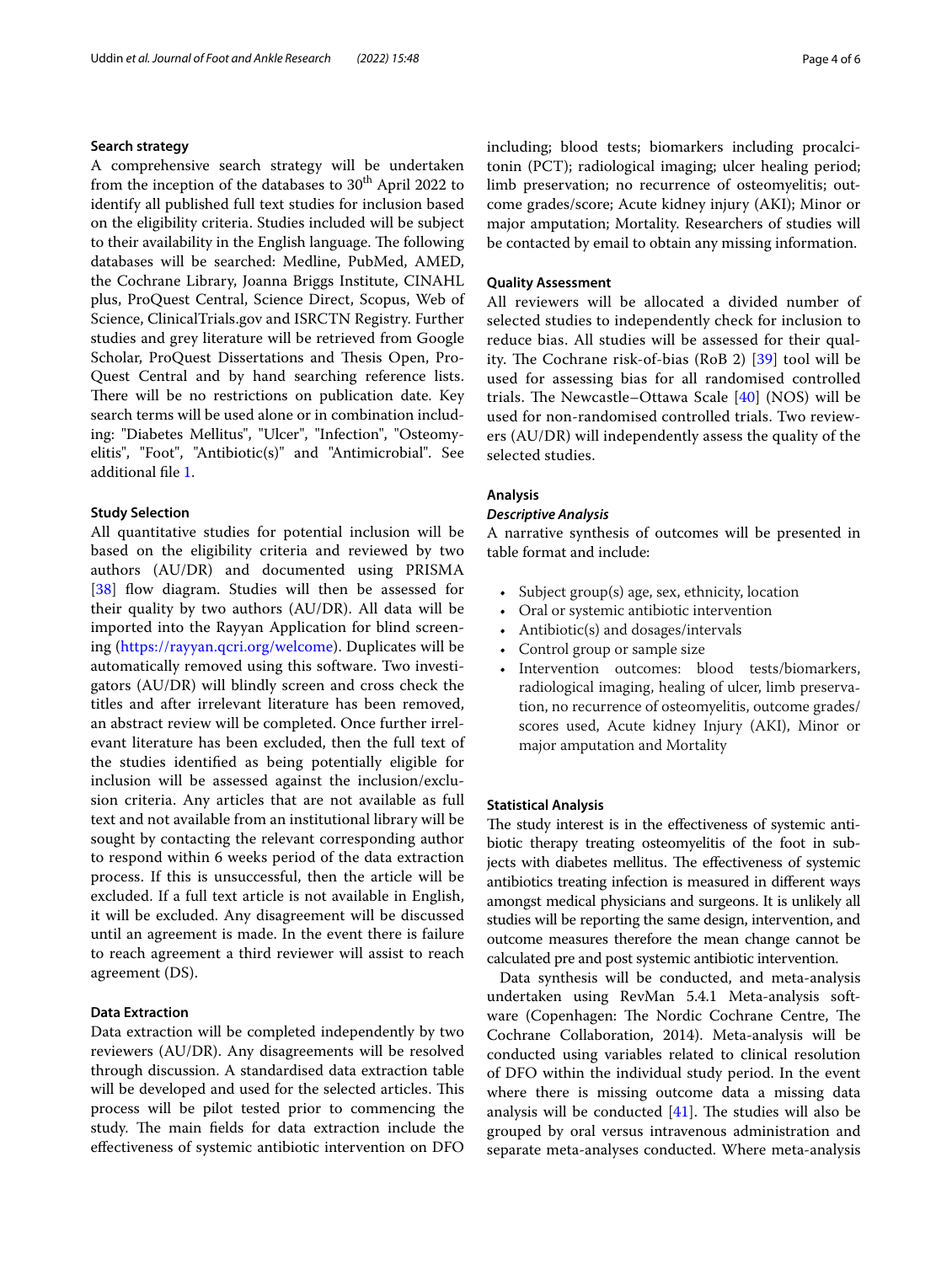is not possible due to heterogeneity across the studies a narrative synthesis methodology will used to allow the data to be organized, explored, and presented in a logical way and uncover potential similarities and diferences, associations, and patterns within the results.

# **Discussion**

Multiple studies have reported on the management of DFO with systemic antibiotics  $[16, 18, 32-34, 42]$  $[16, 18, 32-34, 42]$  $[16, 18, 32-34, 42]$  $[16, 18, 32-34, 42]$  $[16, 18, 32-34, 42]$  $[16, 18, 32-34, 42]$  $[16, 18, 32-34, 42]$  $[16, 18, 32-34, 42]$ . This systematic review protocol will synthesise the existing evidence on the efectiveness of systemic antibiotic therapy for treating DFO. The study will identify the diagnostic imaging, laboratory investigations and clinical measures currently used to determine the efectiveness of systemic antibiotic therapy. The findings will summarise existing research and standards in practice for treating DFO with systemic antibiotic therapy. The study may discover if guidelines are required to standardise practice when treating DFO with systemic antibiotic therapy. To the best of our knowledge, this systematic review will be the frst to evaluate the efectiveness of systemic antibiotic therapy when treating DFO in adults with diabetes mellitus. The systematic review will not provide specific information on the most single appropriate antibiotic drug or regime for treating DFO. The findings will compliment scientifc evidence in support or against systemic antibiotic therapy in the management of DFO worldwide.

#### **Abbreviations**

DFU: Diabetic Foot Ulcer; DFO: Diabetic Foot Osteomyelitis; DFI: Diabetic Foot Infection; IDSA: Infectious Disease Society of America; IWGDF: International Working Group on the Diabetic Foot; PTB: Probe-To-Bone; MRI: Magnetic Resonance Imaging; PET: Positive Emission Tomography; CT: Computed Tomography; SPECT: Single-Photon Emission Computerized Tomography; WBC: White Blood Cell; PCT: Procalcitonin; AKI: Acute Kidney Injury; NOS: Newcastle–Ottawa Scale; PRISMA: Patient Reporting Items for Systematic Reviews and Meta-Analysis; MDRO: Multiple Drug Resistance Organisms; Anti-G-mAb: Anti-Granulocyte Antibodies; PAD: Peripheral Arterial Disease; CLTI: Critical Limb Threatening Ischaemia; RoB: Risk of Bias.

### **Supplementary Information**

The online version contains supplementary material available at [https://doi.](https://doi.org/10.1186/s13047-022-00554-3) [org/10.1186/s13047-022-00554-3](https://doi.org/10.1186/s13047-022-00554-3).

#### <span id="page-4-10"></span>**Additional fle 1.**

# **Acknowledgements**

Not applicable.

#### **Authors' contributions**

All authors read and approved the fnal manuscript. All authors made substantial contributions to the systematic review protocol enclosed.

#### **Funding**

The publication fee for this paper has been provided by The Royal College of Podiatry (United Kingdom).

#### **Availability of data and materials**

Not applicable.

## **Declarations**

#### **Ethics approval and consent to participate**

No ethical approval is required for the systematic review.

#### **Consent for publication**

Not applicable.

#### **Competing interests**

There are no competing interests or fnancial rewards from this paper to any of the authors. The protocol and systematic review are being undertaken by the lead author (AU) as part of Health Education England & National Institute for Health and Care Excellence Clinical Doctoral Research Fellowship (University of Nottingham, United Kingdom).

#### **Author details**

<sup>1</sup> Northamptonshire Healthcare NHS Foundation Trust, Essex Partnership University NHS Foundation Trust & University of Nottingham, Nottingham, UK. 2 <sup>2</sup> Department of Podiatric Surgery. Danetre Hospital, London Road, Northamptonshire NN11 4DY, UK.<sup>3</sup> Leeds Institute of Clinical Trials Research, University of Leeds (and Leeds Vascular Institute, Leeds Teaching Hospitals NHS Trust), Leeds LS2 9JT, UK. <sup>4</sup>University Hospitals of Derby & Burton NHS Foundation Trust, Derby, UK.<sup>5</sup> Queen Margaret University, Edinburgh, UK.<sup>6</sup>Institute of Rheumatic and Musculoskeletal Medicine, University of Leeds, Leeds, UK.

# Received: 2 February 2022 Accepted: 8 June 2022

#### **References**

- <span id="page-4-0"></span>1. Robineau O, Nguyen S, Senneville E. Optimising the quality and outcomes of treatments for diabetic foot infections. Expert Review of Anti-Infective Therapy. 2016;14(9):817–27.
- 2. Shklyar A, Miller EB, Landau Z. Efficacy of ertapenem for secondary treatment of diabetic foot infections. Wounds. 2010;22(6):158–60.
- <span id="page-4-9"></span>3. Peters EJG, Lipsky BA, Berendt AR, Embil JM, Lavery LA, Senneville E, et al. A systematic review of the efectiveness of interventions in the management of infection in the diabetic foot. Diabetes/Metabolism Research and Reviews. 2012;Suppl1:142–62.
- <span id="page-4-8"></span>4. Colston J, Atkins B. Bone and joint infection. Clin Med (Lond). 2018;18(2):150–4.
- <span id="page-4-1"></span>5. Grigoropoulou P, Eleftheriadou I, Jude EB, Tentolouris N. Diabetic Foot Infections: an Update in Diagnosis and Management. Curr Diab Rep. 2017;17(1):3.
- <span id="page-4-2"></span>6. Roberts AD, Simon GL. Diabetic foot infections: The role of microbiology and antibiotic treatment. Semin Vasc Surg. 2012;25(2):75–81.
- 7. Aragón-Sánchez J, Lázaro-Martínez JL, Pulido-Duque J, Maynar M. From the diabetic foot ulcer and beyond: How do foot infections spread in patients with diabetes? Diabet Foot Ankle. 2012;
- <span id="page-4-3"></span>8. Niazi NS, Drampalos E, Morrissey N, Jahangir N, Wee A, Pillai A. Adjuvant antibiotic loaded bio composite in the management of diabetic foot osteomyelitis — A multicentre study. Foot. 2019;39:22–7.
- <span id="page-4-4"></span>9. Geraghty T, LaPorta G. Current health and economic burden of chronic diabetic osteomyelitis. Expert Rev Pharmacoecon Outcomes Res. 2019;19(3):279–86.
- <span id="page-4-5"></span>10. Aicale R, Cipollaro L, Esposito S, Maffulli N. An evidence based narrative review on treatment of diabetic foot osteomyelitis. Surgeon. 2020;18(5):311–20.
- <span id="page-4-6"></span>11. Giurato L, Meloni M, Izzo V, Uccioli L. Osteomyelitis in diabetic foot: A comprehensive overview. World J Diabetes. 2017;8(4):135. Available from: <http://www.wjgnet.com/1948-9358/full/v8/i4/135.htm>
- <span id="page-4-7"></span>12. Dudareva M, Kümin M, Vach W, Kaier K, Ferguson J, McNally M, et al. Short or Long Antibiotic Regimes in Orthopaedics (SOLARIO): A randomised controlled open-label non-inferiority trial of duration of systemic antibiotics in adults with orthopaedic infection treated operatively with local antibiotic therapy. Trials. 2019;20(1):693.